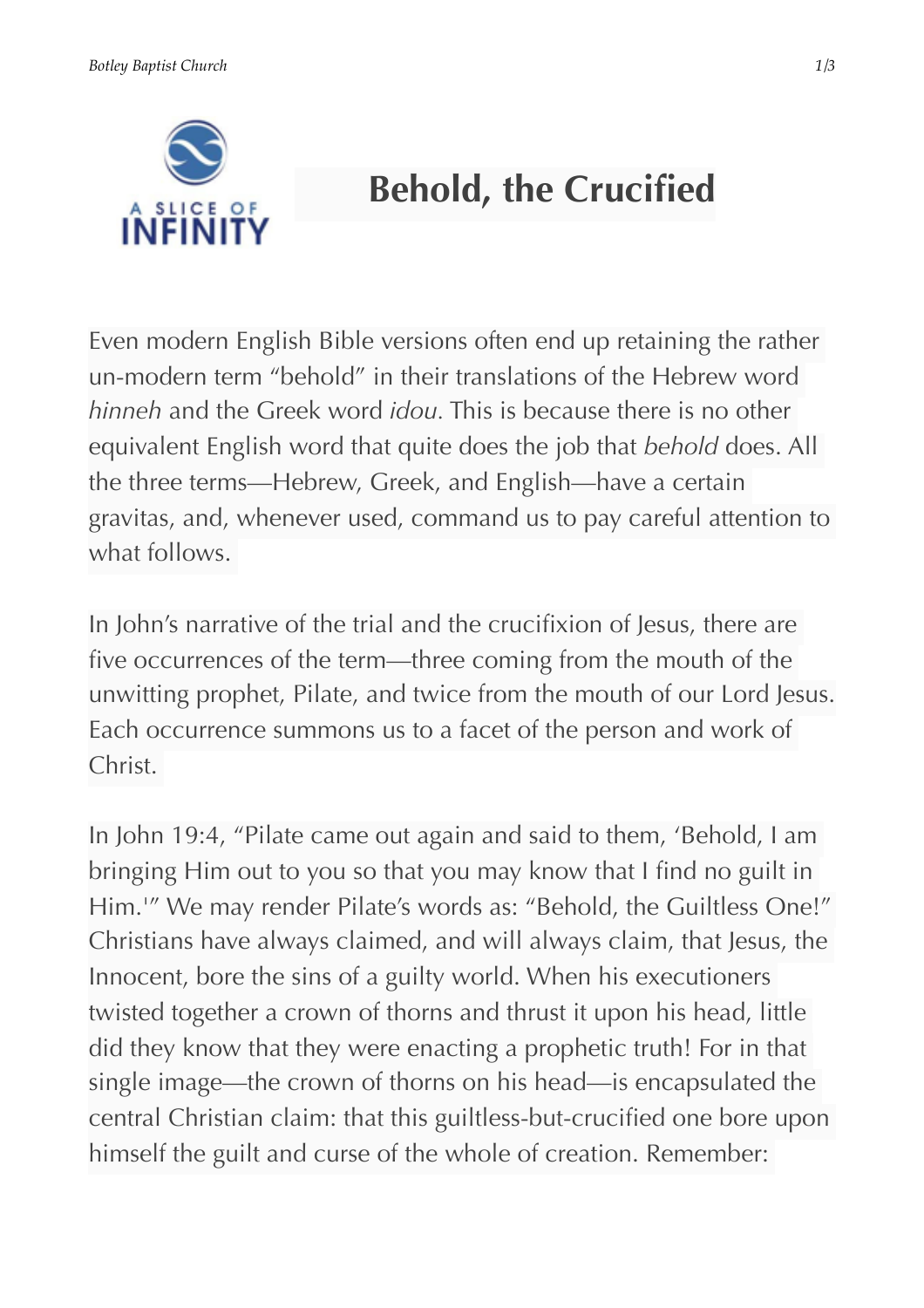"Cursed is the ground because of you…. Both thorns and thistles it shall grow for you" (Gen. 3:17-18).

The following verse is the second time the word occurs: "Jesus then came out, wearing the crown of thorns and the purple robe. Pilate said to them, 'Behold, the Man!'" (v.5). Jesus is the window to God; He is also the mirror to man. In him, we see what is wrong with us, and what we are meant to be. The poetic poignancy of the occurrence is also found in the allusion that, just as the first human being, Adam, takes stage on the sixth day of creation, Christ, the New Human Being, takes centre stage on the sixth day—Good Friday—of new creation.(1) And we are summoned to pay close attention to him, the man.

We are no longer helplessly and hopelessly fated to take the curse of Adam. There is another pattern for being fully and truly human: Behold, the man!

The third time "behold" appears is in verse 14, where "[Pilate] said to the Jews, 'Behold, your King.'" In his book, *Jesus Rediscovered*, Malcolm Muggeridge, in his inimitable way, says, "The crown of thorns, the purple robe, the ironical title 'King of the Jews,' were intended to mock or parody Christ's pretensions to be the Messiah; in fact, they rather hold up to ridicule and contempt all crowns, all robes, all kings that ever were. It was a sick joke that back-fired."(2) Muggeridge is perhaps being a touch cynical here, and may be guilty of rendering serious political reflection and engagement impossible and pointless. All the same, the Christian claim that Jesus is the Christ (i.e., the King) is a claim that effectively loosens all other claims, renegotiates all other allegiances, recasts all other power, downsizes